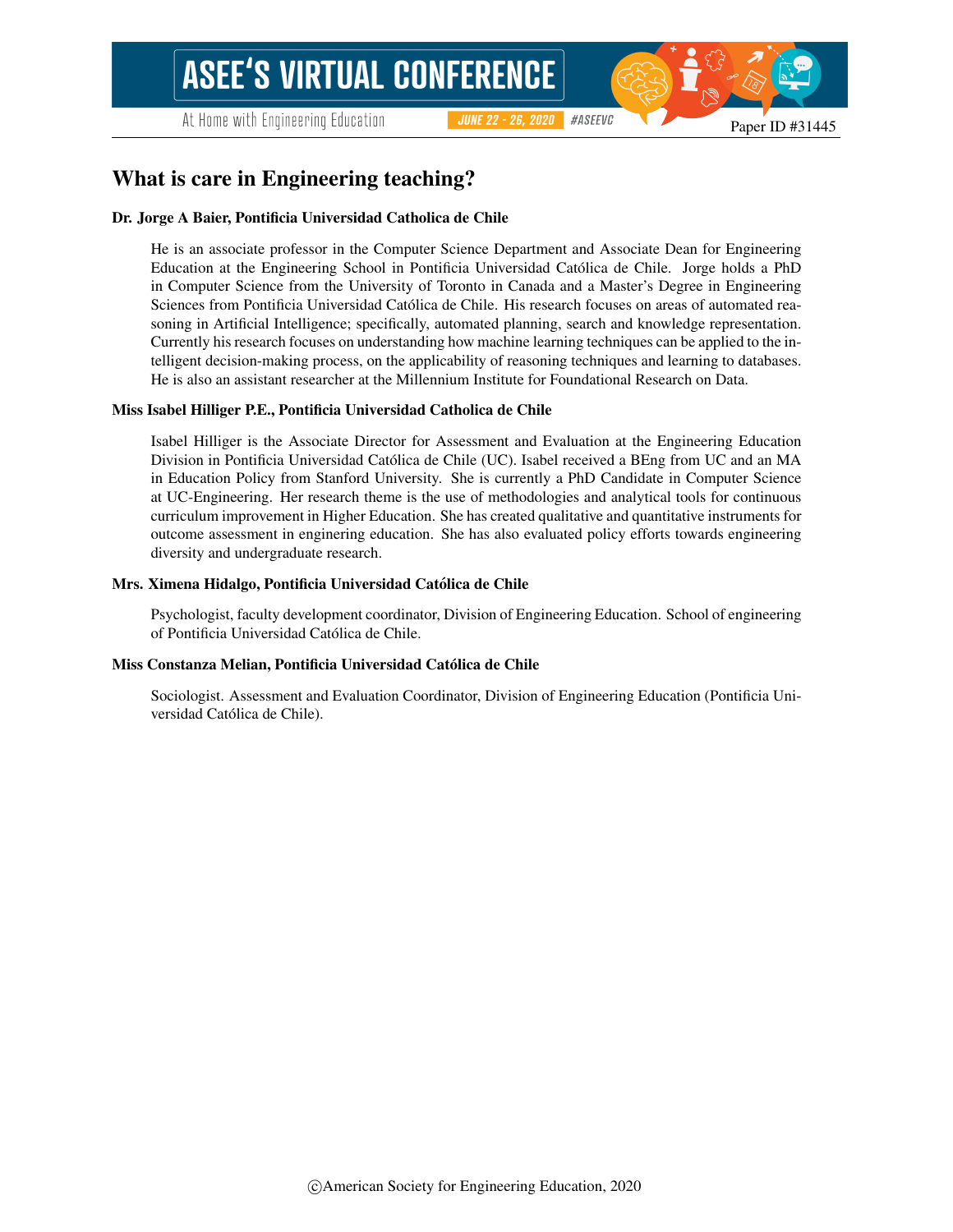# Work in Progress: What is Care in Engineering Teaching?

Jorge A. Baier Isabel Hilliger Ximena Hidalgo Constanza Melian

{jabaier,ihillige,xhidalgo,clmelian}@ing.puc.cl School of Engineering Pontificia Universidad Católica de Chile

## Abstract

The concept of *care in teaching* has been associated with the development of supportive, personalized relationships between teachers and students, and with the development of an emotionally safe environment inside and outside the classroom. Care in teaching has been found to have an impact on the emotional health and on the intrinsic motivation of students. Thus, arguably it also has a positive impact on learning experience. Existing literature does not identify what attitudes and practices can be implemented in schools of engineering to promote effective care in teaching. This paper describes the progress of an ongoing research currently carried out at a large engineering school in Chile. The investigation has two main objectives. First, to understand what does it mean to care in teaching; second, to understand what is the influence that caring teaching has on the students' learning experience.

## Introduction

From a philosophical perspective [1], the ethics of *care* involves attending to and meeting the needs of who we take responsibility for. It particularly values emotions such as sympathy, empathy, and sensitivity, and views persons as relational and interdependent.

The study of care has permeated other areas of knowledge, including education. Noddings [2] described the attributes of the *teacher as a carer*. In such a role, she proposes teachers should be *attentive* to the needs of students, responding always in such a way that the caring relation is maintained. She emphasizes additional attributes of caring teachers: the ability to *listen*, the ability to *empathize* with the student, and the ability to *reflect* upon the actions to be taken in case of need. Finally, caring teachers should also promote a caring environment, encouraging their students to read and respond to their peer's feelings. Gholami and Tirri [3] studied more than 500 primary-, middle-, and high-school teachers, aiming to explore the perceived dimensions of caring teaching. They identified four dimensions (1) *Nurturing of the student's character*, which are the teacher's pedagogical decisions that cultivate the student's character; (2) *Awareness*, which concerns with the teacher's involvement in knowing the student's personal problems, needs, and capabilities; (3) *Didactical bias*, which is concern with teacher's activities that avoid bias to particular students; and (4) *Respectful didactics*, which is concerned with the teacher's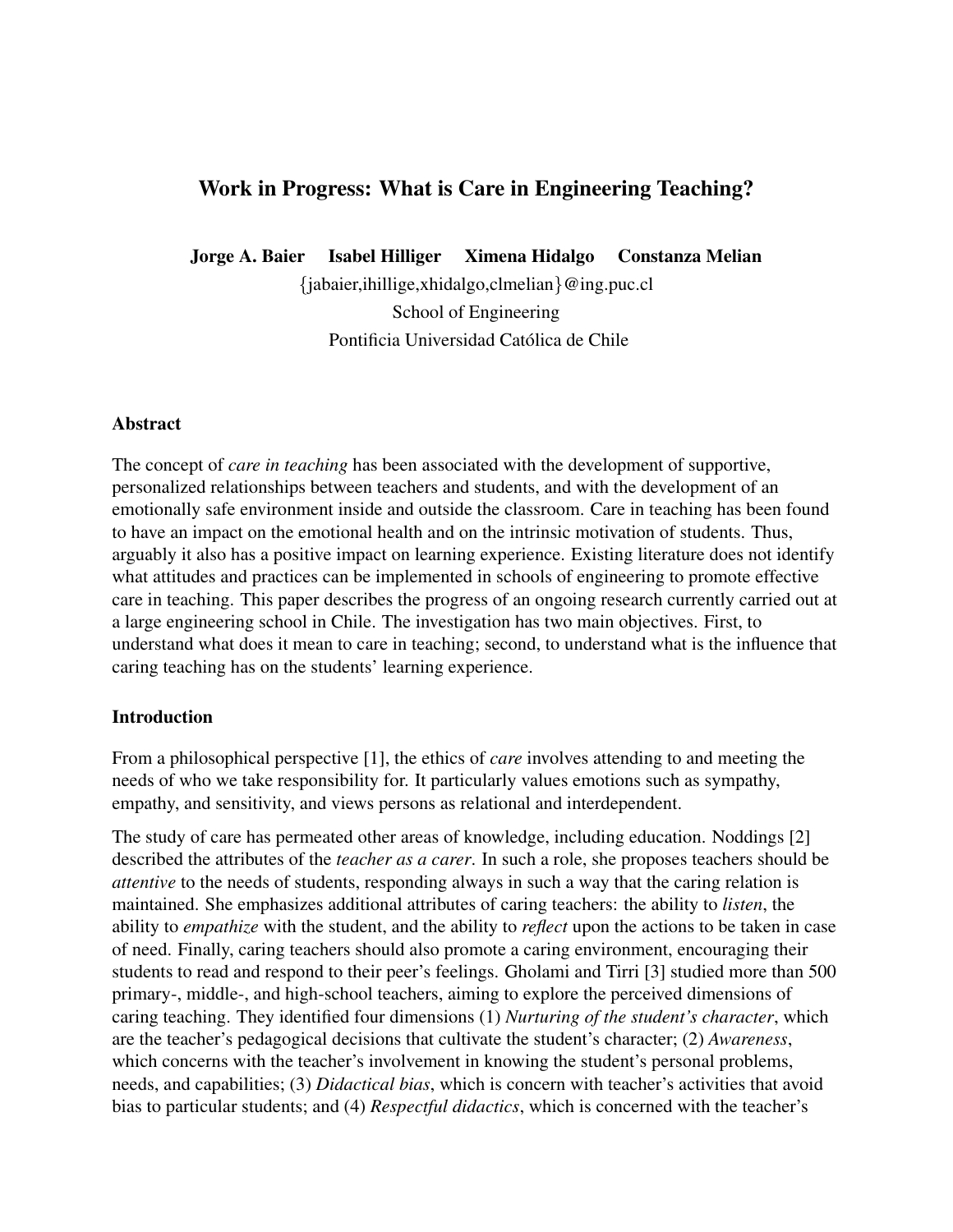ability to respect all students and avoiding the violation of their dignity as human beings.

A way in which care may influence learning is by supporting autonomy. Reeve [4] identifies a number of caring teaching attitudes that support autonomy, including the *nurturing of inner motivational resources*, the display of *patience to allow time for self-paced learning*, and the *acknowledgement and acceptance of students' expressions of negative affect*. Jang et al. [5] showed that students exhibit greater autonomy-need satisfaction, engagement, and conceptual learning when their teachers adopt autonomy-supportive practices.

While the importance of the ethics of care—specifically, empathy—in engineering practice has been emphasized by some authors [6, 7, 8, 9], caring teaching has received less attention. Indeed, to the best of our knowledge, existing work [10, 11] has given only a high-level overview of what is caring teaching in engineering.

This paper describes the progress of an ongoing research project currently carried out at the School of Enginering at Pontificia Universidad Católica de Chile (UC Engineering), a large and selective engineering school in Chile, with more than 160 faculty members. This research project is being conducted by the Engineering Education Unit (EEU) of UC Engineering and it has two main objectives. The first objective is to identify and describe caring teaching practices and attitudes. Our objective is to clearly describe the practice, so that it is easy implementable by any engineering teacher.

As a second objective, we want to understand what is the influence that caring teaching has on the students' learning experience. Since no progress has been made towards this objective, this paper will only report the progress towards achieving the first objective.

# Methods

We adopted a ground theory approach to identify a set of caring practices and attitudes related to care in engineering teaching. In order to collect qualitative information, we interviewed a convenience sample of 11 full-time faculty members. Since UC Engineering has 10 Departments, we chose at least one faculty member per Department, and two of them were female professors. On average, our sample started their teaching career in 2005, and they have been positively assessed in student evaluations of teaching. Given their experience and their efforts in teaching tasks, we considered that they could facilitate the identification of practices in this exploratory phase of our study. Although the dean has motivated open discussions about 'the culture of care', most of UC engineering faculty have not been exposed to care-related literature.

We conducted semi-structured interviews that lasted about 45 minutes, and each interviewee signed an informed consent to authorize the use of their answers for research purposes. We used an interviewing guide with seven questions that started with a warm-up question (Q1) to know more about interviewees' teaching background. After that warm-up question, we asked them about the structure of their classes (Q2), and their use of teaching strategies (Q3). Then, we asked them to provide a detailed description of their interaction with students (Q4), and to describe their understanding of the concept of care (Q5). Finally, we asked them to identify caring practices in their teaching (Q6), and to add any further information that they perceive relevant for our study (Q7). With all the information collected, we performed a qualitative analysis by means of open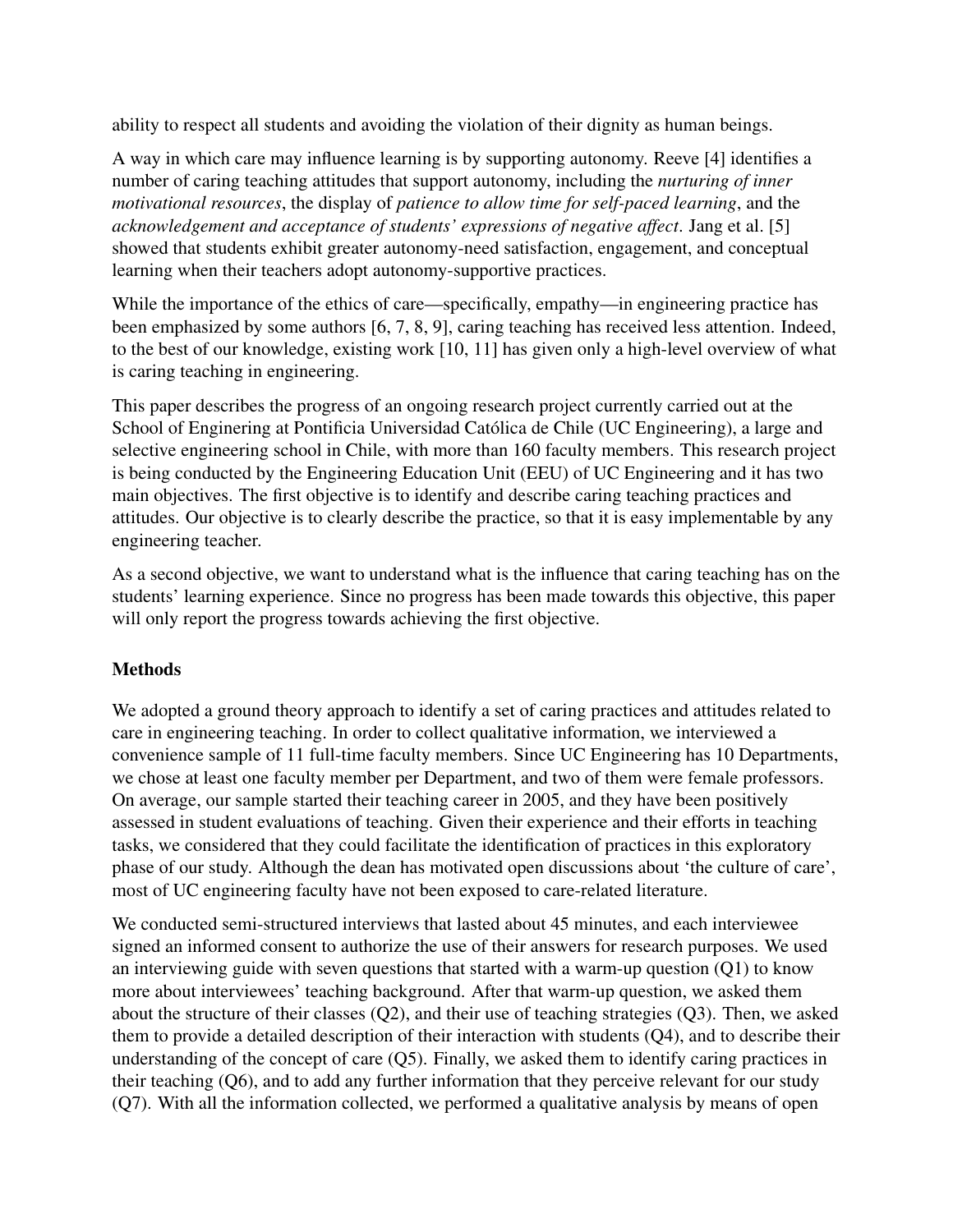

Figure 1: Attitudes and practices identified by the interviewed professors.

coding.

# **Results**

Figure 1 shows a list of the practices and attitudes that were mentioned as caring teaching practices during interviews. The concepts observed that were more repeatedly mentioned were *confidence*, a *close and comfortable environment for asking questions*, and *focus on the learning process of the students*. For Q2, the concepts observed more repeatedly were *care for and within all members of the community*, *empathy*, and *focus on human aspects*. After a first round of coding, we found that these concepts could be classified in two distinct categories: (1) *personal-oriented care* and (2) *student-oriented care*. In the first category we include those attitudes and practices that are directed towards the student as a person, while the second are practices that promote a caring learning environment.

At first glance, the practices and attitudes may seem very high-level. For space limitations we cannot include the full details. Figure 2 shows excerpts of some of the interviews which shed some light into the details of some of these.

An interesting observation is that even though the interviewees were unaware of the literature on the ethics of care, they identified the most of the dimensions described by Gholami and Tirri [3]. Specifically, *Nurturing the student's character* is addressed by *genuine concern for the person*, and *peer-like relationships*; *Awareness* is addressed by *support with personal issues*; *Respectful didactics* is addressed by *focus on the person, not on performance*. We did not find any mention of practices related to Gholami and Tirri's didactical bias. We also did not find explicit mention of the ability to *listen* described by Noddings [2]. We did not find any practices that would promote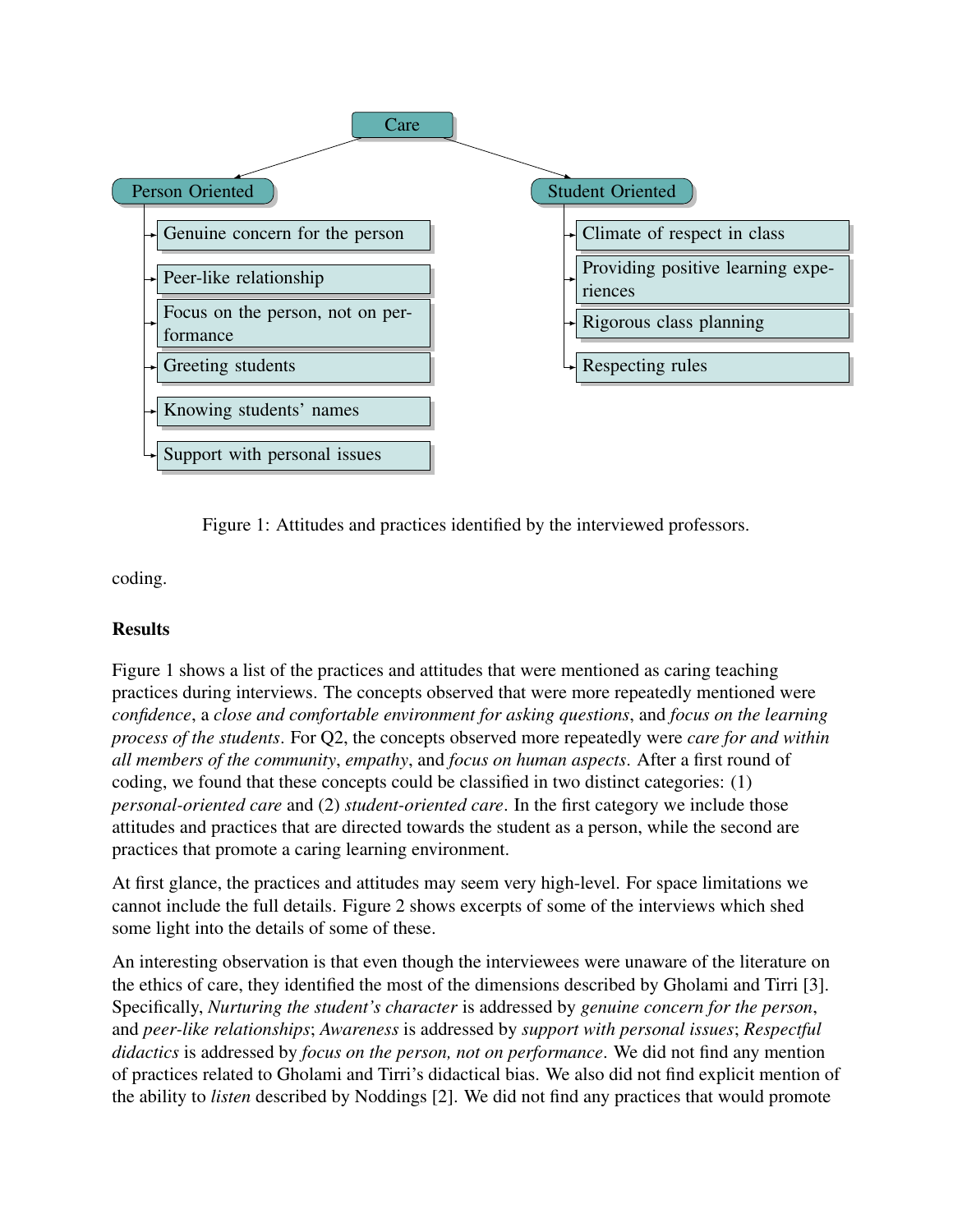|                         | • "The way I relate to them, I try to make it as symmetrical as possible."           |
|-------------------------|--------------------------------------------------------------------------------------|
|                         |                                                                                      |
|                         | • "Learn the names, look them in the eye, ask them how they are, greet outside       |
| <b>Person-oriented</b>  | the classroom, attend the activities of the student association"                     |
|                         | • "One simple first thing to do at the class is say hello and genuinely ask them     |
|                         | how they have been, how they have spent the weekend, and tell them something         |
|                         | that happened to me."                                                                |
|                         | • "The care that one prepares his classes. For example, from the tests, from the     |
|                         | class itself, the projects. It's not an excuse I have to prepare the paper, I have   |
|                         | to do this, so I can't go to teach the class. In that sense you have to be super     |
| <b>Student-oriented</b> | respectful, and you have to do your best in the class you do."                       |
|                         | • "Order. Very orderly lectures, respect of all dates, respect of grading deadlines. |
|                         | The rules always have to be clear, I think that shows my concern for them."          |

Figure 2: Excerpts of Q3

student-to-student care.

# Next Steps

What we have described above are only the first steps towards satisfying the goal of identifying and evaluating care practices in engineering teaching. We are currently in the process of conducting a second round of interviews to the same professors, in which we aim at coming up with a very precise description of the caring practices. For example, we want to understand multiple ways in which concern for student's well-being may be expressed.

To evaluate the influence of these practices over the students' learning experience, we will identify another group of professors who do not necessarily use these practices in the classroom and we will ask them to incorporate some of them. To evaluate the influence of the practices we will monitor the implementation, and use student written evaluations and other instruments we are still in the process of designing.

# Summary and Discussion

We described the progress of a research endeavour whose aim is to identify, clearly describe, and evaluate the influence of caring teaching in engineering. We identified a number of high-level practices and attitudes after interviewing 11 faculty members. Our approach has a number of limitations. Indeed, some of the practices we identified seem to be related to the character of the professor and may not be implemented by any professor. The interview-based approach also makes it hard to extract practices or attitudes that are 'obvious' to professors, since they are not conscious of performing them. This may explain why we did not find any mention of the *listen* attitude described by Noddings [2] in any of the interviews.